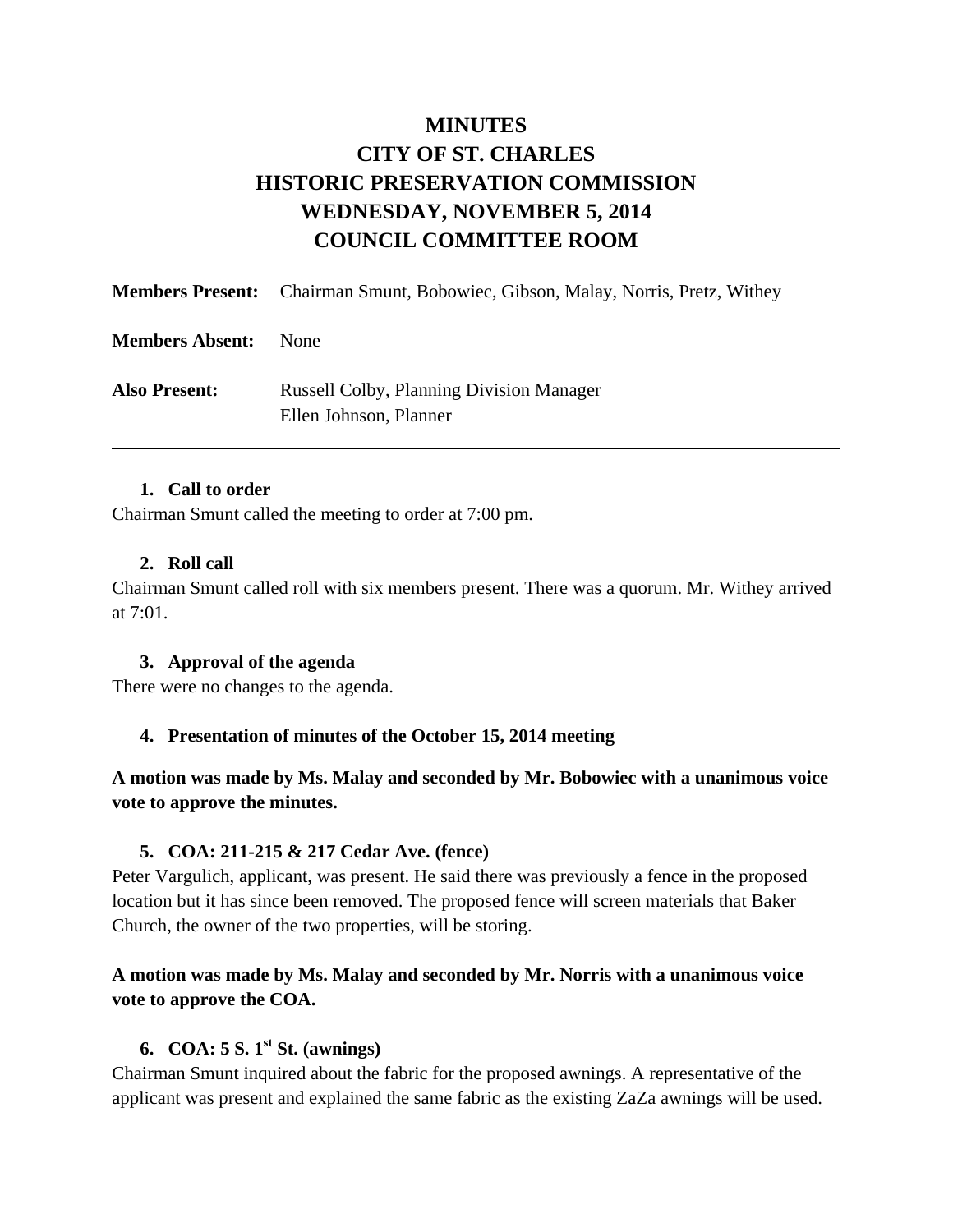Historic Preservation Commission Minutes – November 5, 2014 Page 2

The owner recently purchased the building next door to ZaZa's and wants the awnings to be uniform.

Chairman Smunt said the awnings should be attached immediately above where the frieze board ends and the applicant's representative confirmed that is the intention. The applicant clarified that the exposed conduit on the building will either be removed or covered by the awning.

Chairman Smunt said the awning sides should not be cut around building elements and the applicant's representative said the awnings will not have sides.

**A motion was made by Mr. Bobowiec and seconded by Ms. Malay with a unanimous voice vote to approve the COA.** 

# **7. COA: 628 N. 2nd Ave. (addition)**

Mr. Colby said the Commission saw this project as a preliminary review and reviewed a zoning variation to attach the house and garage. Rodney Miller, applicant, was present.

Chairman Smunt asked for clarification that the existing roof will remain. Mr. Miller confirmed, and said the back side of the garage will be extended about three feet, but will match the existing roof in height. The brick will also match the existing. Footings will be poured.

Chairman Smunt said the Commission has been in support of the project from the start.

# **A motion was made by Ms. Malay and seconded by Mr. Withey with a unanimous voice vote to approve the COA.**

#### **8. COA: 210 Cedar St. (roof panel)**

Isacco Vitali, applicant, was present. He said the existing canopy leaks. The proposed panels will cover the existing canopy. The material is fiberglass, not metal.

The Commissioners reviewed the product information submitted by the applicant and discussed that the closure strips should be used to fill in the eave sides.

# **A motion was made by Mr. Withey and seconded by Mr. Bobowiec with a unanimous voice vote to approve the COA with the condition that closure strips on the eave sides be used.**

### **9. COA: 318 W. Main St. (sign & awning)**

Jason & Mary Jane Schwarz, applicants, were present. Mr. Schwarz said the sign will be rectangular instead of the oval shown in the drawing, and the color will be soft yellow rather than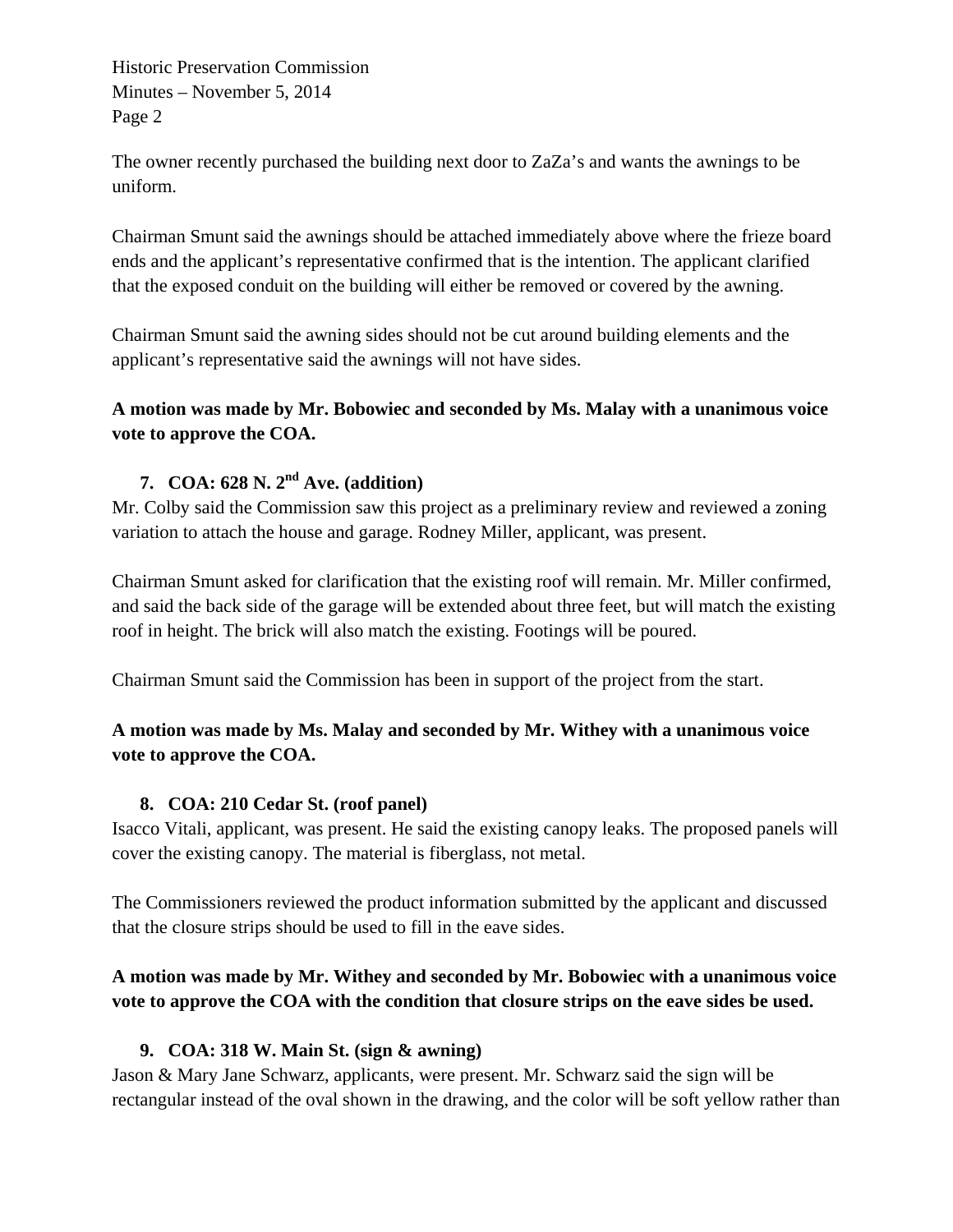Historic Preservation Commission Minutes – November 5, 2014 Page 3

lime green. The awning will be brown. The applicants said they would also like to relocate the awning from their current location to above the rear door. They acknowledged the awning may need to be resized in order to fit above the rear door; it will be cut down to fit just above the door and about six inches below the roof.

Commissioners reviewed photos of the proposed location and the existing awning and expressed support for the rear awning. The Commission decided that a drawing of the relocated awning was not necessary and it would be approved based on the applicant's description.

# **A motion was made by Mr. Norris and seconded by Ms. Malay with a unanimous voice vote to approve the COA.**

# **10. Mobile Tour App Project**

Mr. Gibson went over the proposal he prepared for City Council, which includes the rationale behind the project, privacy protection information, funding requested, and an explanation that the Commissioners would hand it off to another organization after the first year. He left deliverables open ended due to the potential for the Commission to create their own site, like through Go Daddy.

Mr. Colby said that in terms of process, the proposal would be included as part of the department's budget request, which will be reviewed internally before going to City Council. He said the costs need to be broken down in an itemized list.

Mr. Gibson said that options should be identified. He brought up the issue of presenting underlying benefits of the tour app option vs. the less expensive Go Daddy option, such as security. Mr. Pretz said that labor would need to be added to the Go Daddy option. Mr. Gibson said he would also like to explore other tour app providers. Mr. Colby recommended coming up with three options for the proposal.

Mr. Bobowiec suggested inserting the term "tourism" into the project description and Commissioners agreed that "heritage tourism" should be promoted as a benefit of the project. Mr. Colby suggested tying in how the project supports the purposes of the Historic Preservation Ordinance.

Commissioners discussed how to get the word out about the app through hotels and the Convention and Visitors Bureau's annual visitors guide.

### **11. Landmarks Project**